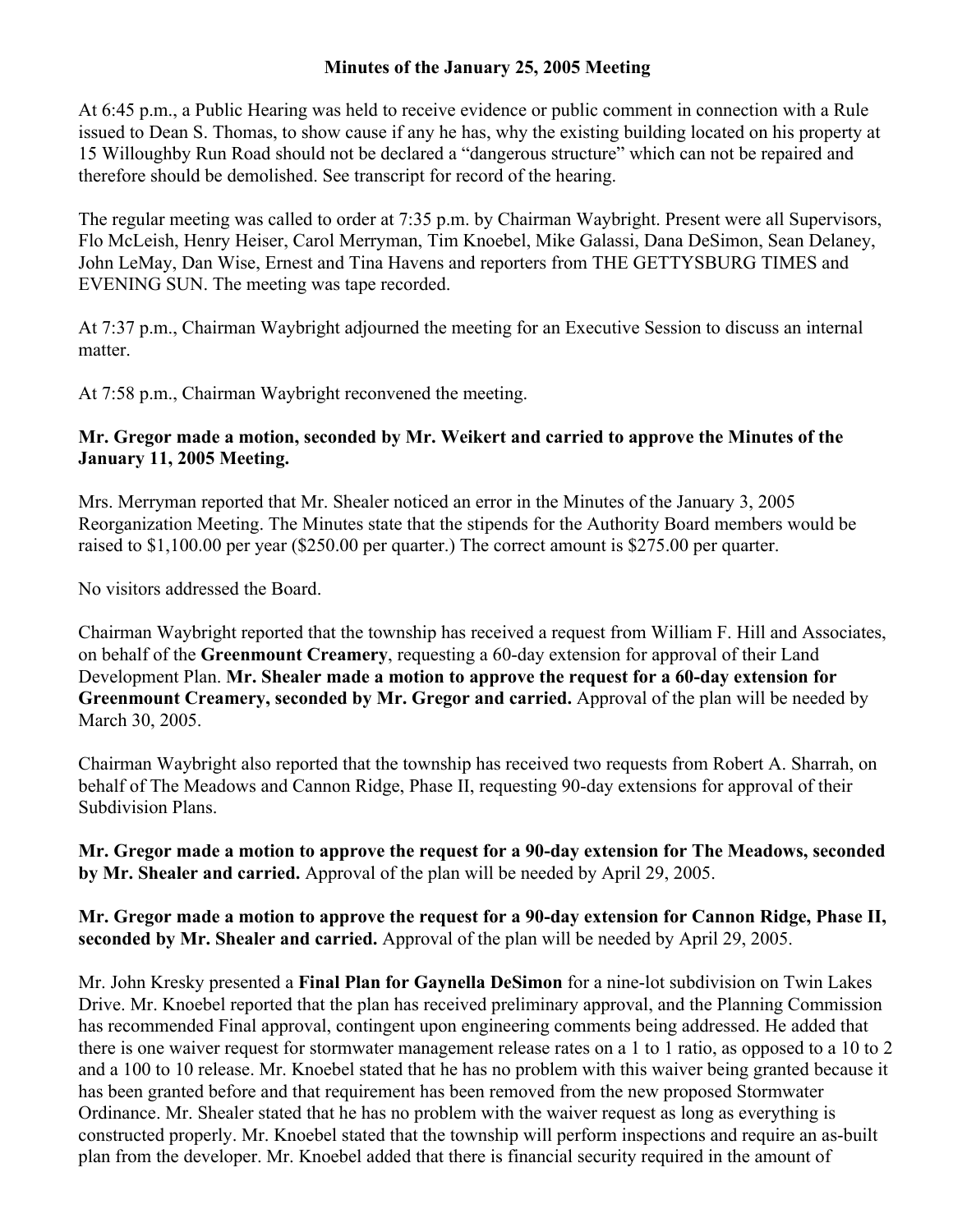\$52,246.00. Mr. Kresky indicated that he understood the Conditions of Final Plan Approval.

**Mr. Gregor made a motion, seconded by Mr. Shealer and carried to approve the waiver request**, **Item 4.a on the Resolution for Final Plan Approval.** 

**Mr. Shealer made a motion, seconded by Mr. Gregor and carried to adopt Resolution #05-04 , Resolution for Final Plan Approval for Gaynella DeSimon Subdivision and Land Development Plan, contingent upon the conditions being met.** 

Mr. **Ernest Havens** and his daughter-in-law, Tina Havens, presented a **Final Plan** for subdivision of his property on Ridge Road. Mr. Knoebel reported that the property consists of a 23 acre parcel improved with two single-family dwellings and the subdivision creates four lots that front on a private road (currently a driveway.) He also reported that the plan has preliminary approval and the Planning Commission recommended final approval contingent upon the engineer's comments being addressed. He added that financial security is required in the amount of \$17,580.20. Mr. Havens indicated that he understood the conditions listed in the Resolution for Final Approval. **Mr. Gregor made a motion to adopt Resolution #05-05 for Ernest J. Havens Final Plan Approval, contingent upon the conditions being met, seconded by Mr. Shealer and carried**.

Mr. Sean Delaney, Mr. Dan Wise and Mr. John LeMay presented a Final Plan for **WGET/WGTY Radio Tower Replacement**. Mr. Knoebel reported that the plan proposes the replacement of a radio tower on Old Harrisburg Road and this is a land development plan and it was not preceded by a preliminary plan. He added that the Planning Commission recommended final approval of the plan contingent upon the engineer's comment being addressed. The approval was also contingent upon the granting of a Special Exception by the Zoning Hearing Board, which has been done. He added that they would be bound by any conditions placed on that approval by the Zoning Hearing Board. Mr. Dan Wise reported that the plan has been revised in response to the engineer's comments, but Mr. Knoebel did not receive the plan in time to review it before the meeting. Mr Wise pointed out the revisions on the plan. Mr. Knoebel stated that it seems like everything has been addressed, but he will review it thoroughly and report back to the township. He added that he feels that the plan can be approved contingent upon the conditions being met. **Mr. Shealer made a motion to adopt Resolution 05-06 Final Plan Approval for WGET/WGTY Radio Tower Replacement Land Development Plan contingent upon the conditions, Item 3.a - h, being met, seconded by Mr. Weikert and carried.** 

Mr. **Jim Paddock** presented a **Final Lot-Addition Plan** for his property on Fairfield Road. Mr. Knoebel reported that this a minor plan for a small lot-addition and it came in as a Final Plan. He added that the Planning Commission recommended approval contingent upon the engineer's comments (which are also very minor) being addressed. Mr. Paddock stated that this subdivision is being done to meet the requirements of Clean and Green. Mr. Paddock also stated that he understands the conditions of final approval. **Mr. Weikert made a motion to adopt Resolution 05-07 Final Plan Approval for James E. Paddock, contingent upon the conditions being met, seconded by Mr. Bowling and carried.** 

Mr. Gregor reported that money was budgeted in the 2005 budget for a new position for a receptionist to help in the front office. **Mr. Gregor made a motion to authorize the Manager to advertise for the position of receptionist, seconded by Mr. Weikert and carried.** 

Ms. McLeish reported that the fire hydrant at Boyds School Road was tested by GMA an hour after she called them and it is working fine. She also reported that Realty Leasing and Management has requested a continuance for their hearing that was scheduled for February 15, 2005. There is a hearing for the Palmer's request for a B & B to be held that night and Chairman Waybright suggested that the continuance of the hearing for Mr. Thomas, that was started tonight, be continued on the  $15<sup>th</sup>$ , if it suits everyone. She also reported that she received a letter from Dan Cohen and there is a meeting being held at Mt. Pleasant